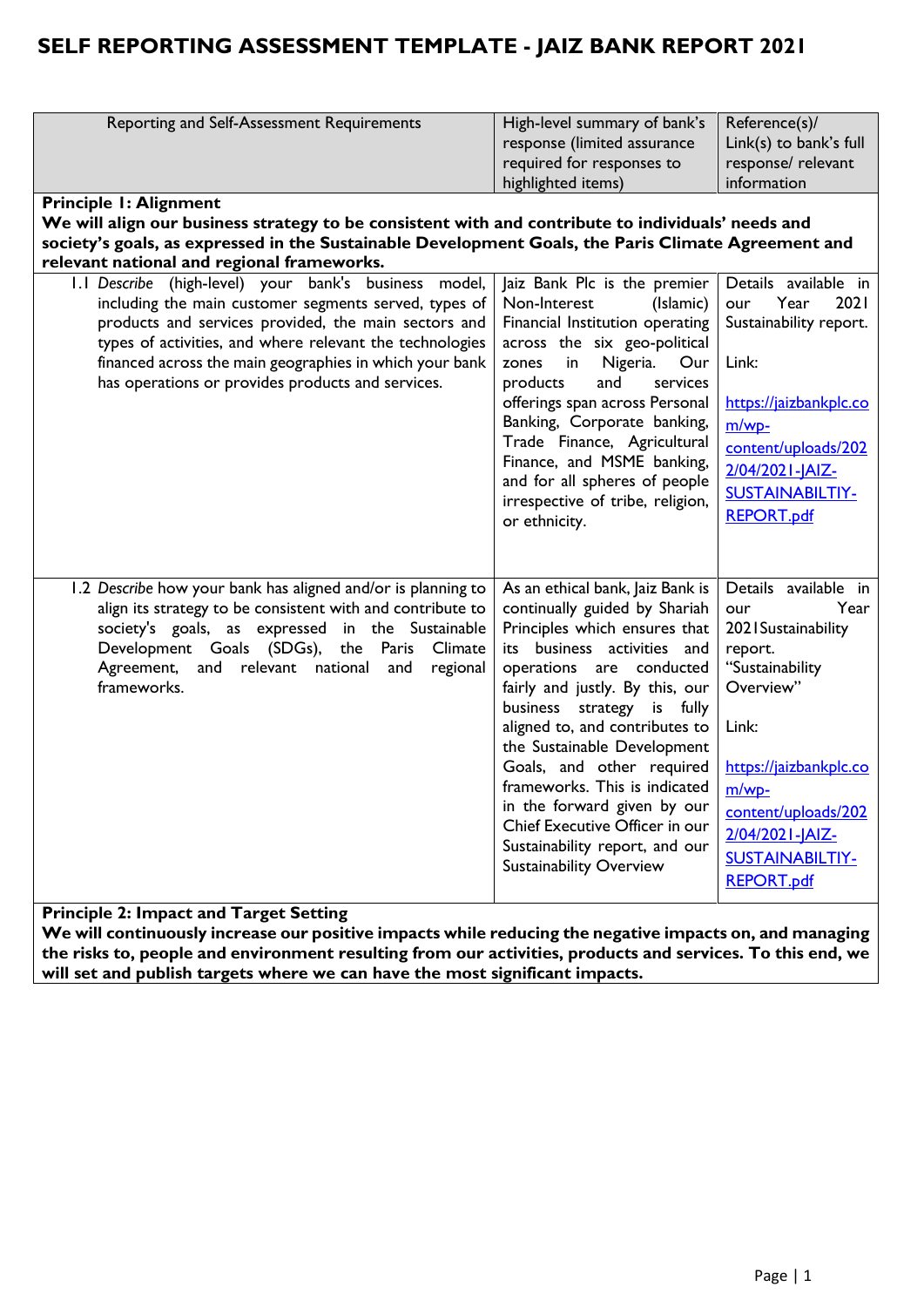| 2.1<br>Impact Analysis:<br>Show that your bank has identified the areas in which it<br>has its most significant (potential) positive and negative<br>impact through an impact analysis that fulfills the<br>following elements:<br>a) Scope: The bank's core business areas,<br>products/services across the main geographies<br>that the bank operates in have been as described $ \cdot \cdot $ Identified<br>under 1.1. have been considered in the scope of                                                                                                                                                                                                                                                                                                                                                                                                                                               | Based on further review of<br>impact<br>analysis, we<br>our<br>continue to:<br>❖ Identify<br>of<br>areas<br>significant<br>(potential)<br>positive and<br>negative<br>impacts.<br>impacts<br>in<br>core business activities in                                                                                                                                   | Details available in<br>2021<br>our<br>Year<br>Sustainability report<br>- Expressing<br>our<br>Sustainability<br>Targets.<br>Link: |
|---------------------------------------------------------------------------------------------------------------------------------------------------------------------------------------------------------------------------------------------------------------------------------------------------------------------------------------------------------------------------------------------------------------------------------------------------------------------------------------------------------------------------------------------------------------------------------------------------------------------------------------------------------------------------------------------------------------------------------------------------------------------------------------------------------------------------------------------------------------------------------------------------------------|------------------------------------------------------------------------------------------------------------------------------------------------------------------------------------------------------------------------------------------------------------------------------------------------------------------------------------------------------------------|------------------------------------------------------------------------------------------------------------------------------------|
| the analysis.<br>b) Scale of Exposure: In identifying its areas of most<br>significant impact the bank has considered<br>where its core business/its major activities lie in $ \mathbf{\hat{P}} $ The<br>technologies<br>of<br>industries,<br>terms<br>and<br>geographies.<br>c) Context & Relevance: Your bank has taken into<br>account the most relevant challenges and<br>priorities related to sustainable development in<br>the countries/regions in which it operates.<br>d) Scale and intensity/salience of impact: In<br>identifying its areas of most significant impact, $ \cdot\!\!\mathbf{\hat{v}}\>$ Most of the significant<br>the bank has considered the scale and<br>intensity/salience of the (potential) social,<br>economic and environmental impacts resulting<br>from the bank's activities and provision of<br>products and services.<br>(your bank should have engaged with relevant | of<br>industries.<br>terms<br>technologies,<br>and<br>geographies.<br>Identification<br>of<br>these impacts has led to<br>further<br>engagements<br>with various<br>internal<br>stakeholders,<br>and<br>customers to provide<br>necessary guidance and<br>support.<br>positive impact include<br>our financial inclusion<br>drive and the Agriculture<br>sector. | https://jaizbankplc.co<br>$m/wp-$<br>content/uploads/202<br>2/04/2021-JAIZ-<br><b>SUSTAINABILTIY-</b><br><b>REPORT.pdf</b>         |
| stakeholders to help inform your analysis under<br>elements c) and d))<br>Show that building on this analysis, the bank has                                                                                                                                                                                                                                                                                                                                                                                                                                                                                                                                                                                                                                                                                                                                                                                   |                                                                                                                                                                                                                                                                                                                                                                  |                                                                                                                                    |
| · Identified and disclosed its areas of most significant<br>(potential) positive and negative impact<br>· Identified strategic business opportunities in relation to<br>the increase of positive impacts / reduction of negative<br>impacts                                                                                                                                                                                                                                                                                                                                                                                                                                                                                                                                                                                                                                                                   |                                                                                                                                                                                                                                                                                                                                                                  |                                                                                                                                    |
|                                                                                                                                                                                                                                                                                                                                                                                                                                                                                                                                                                                                                                                                                                                                                                                                                                                                                                               |                                                                                                                                                                                                                                                                                                                                                                  |                                                                                                                                    |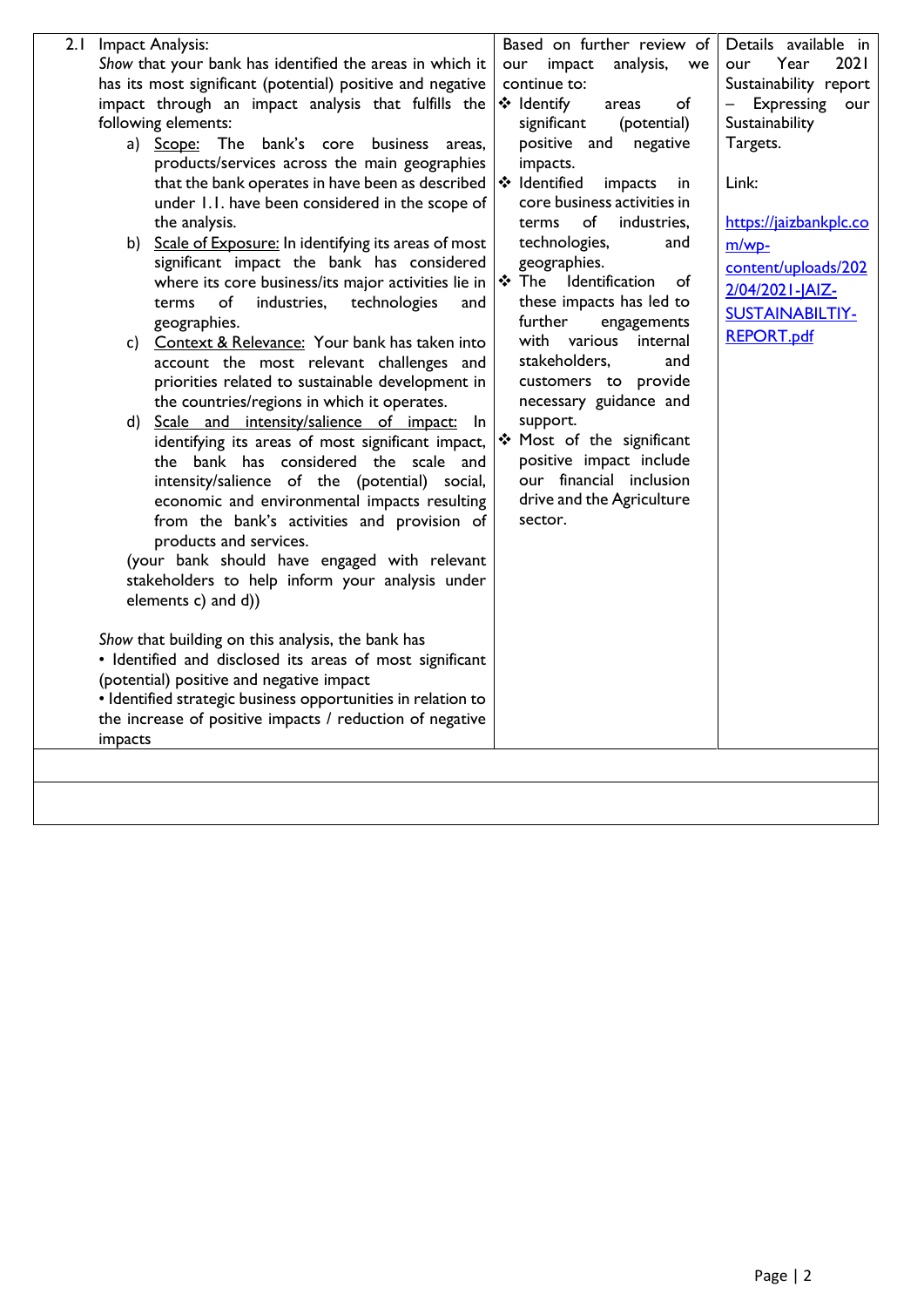| 2.2 Target Setting<br>Show that the bank has set and published a minimum of<br>two Specific, Measurable (can be qualitative or<br>quantitative), Achievable, Relevant and Time-bound<br>(SMART) targets, which address at least two of the<br>identified "areas of most significant impact", resulting<br>from the bank's activities and provision of products and<br>services.<br>Show that these targets are linked to and drive alignment<br>with and greater contribution to appropriate Sustainable<br>Development Goals, the goals of the Paris Agreement,<br>and other relevant international, national or regional<br>frameworks. The bank should have identified a baseline<br>(assessed against a particular year) and have set targets<br>against this baseline.<br>Show that the bank has analysed and acknowledged<br>significant (potential) negative impacts of the set targets<br>SDG/climate<br>other<br>dimensions<br>of<br>the<br>on<br>change/society's goals and that it has set out relevant<br>actions to mitigate those as far as feasible to maximize<br>the net positive impact of the set targets. | SMART targets have been set<br>for year 2022, across the<br>three pillars that we have<br>reported on. This is based<br>with<br>relevant<br>meetings<br>stakeholders<br>critically<br>to<br>review<br>and<br>agree<br>on<br>achievable goals.<br><b>The</b><br>stakeholders<br>will<br>continue to have regular<br>meetings to review progress<br>on these set targets while<br>adjusting where necessary. | Details available in<br>2021<br>Year<br>our<br>Sustainability report<br>- Targets for 2022,<br>set under each item<br>of the three (3)<br>pillars - "Expressing<br>Our<br>Sustainability<br>Targets".<br>Link:<br>https://jaizbankplc.co<br>$m/wp$ -<br>content/uploads/202<br>2/04/2021-JAIZ-<br><b>SUSTAINABILTIY-</b><br><b>REPORT.pdf</b> |
|-------------------------------------------------------------------------------------------------------------------------------------------------------------------------------------------------------------------------------------------------------------------------------------------------------------------------------------------------------------------------------------------------------------------------------------------------------------------------------------------------------------------------------------------------------------------------------------------------------------------------------------------------------------------------------------------------------------------------------------------------------------------------------------------------------------------------------------------------------------------------------------------------------------------------------------------------------------------------------------------------------------------------------------------------------------------------------------------------------------------------------|------------------------------------------------------------------------------------------------------------------------------------------------------------------------------------------------------------------------------------------------------------------------------------------------------------------------------------------------------------------------------------------------------------|-----------------------------------------------------------------------------------------------------------------------------------------------------------------------------------------------------------------------------------------------------------------------------------------------------------------------------------------------|
|                                                                                                                                                                                                                                                                                                                                                                                                                                                                                                                                                                                                                                                                                                                                                                                                                                                                                                                                                                                                                                                                                                                               |                                                                                                                                                                                                                                                                                                                                                                                                            |                                                                                                                                                                                                                                                                                                                                               |
| Please provide your bank's conclusion/statement if it has fulfilled the requirements regarding Target Setting.                                                                                                                                                                                                                                                                                                                                                                                                                                                                                                                                                                                                                                                                                                                                                                                                                                                                                                                                                                                                                |                                                                                                                                                                                                                                                                                                                                                                                                            |                                                                                                                                                                                                                                                                                                                                               |
|                                                                                                                                                                                                                                                                                                                                                                                                                                                                                                                                                                                                                                                                                                                                                                                                                                                                                                                                                                                                                                                                                                                               |                                                                                                                                                                                                                                                                                                                                                                                                            |                                                                                                                                                                                                                                                                                                                                               |
| 2.3 Plans for Target Implementation and Monitoring<br>Show that your bank has defined actions and milestones<br>to meet the set targets.<br>Show that your bank has put in place the means to                                                                                                                                                                                                                                                                                                                                                                                                                                                                                                                                                                                                                                                                                                                                                                                                                                                                                                                                 | Part of our action plan in place<br>to ensure that we adequately<br>monitor the implementation<br>of set targets is having a<br>robust compliment of the<br>Risk Management Team who<br>collaborates<br>other<br>with                                                                                                                                                                                      | Link:<br>https://jaizbankplc.co<br>$m/wp-$<br>content/uploads/202                                                                                                                                                                                                                                                                             |
| measure and monitor progress against the set targets.<br>Definitions of key performance indicators, any changes<br>in these definitions, and any rebasing of baselines should<br>be transparent.                                                                                                                                                                                                                                                                                                                                                                                                                                                                                                                                                                                                                                                                                                                                                                                                                                                                                                                              | stakeholders<br>ensure<br>to<br>appropriate<br>monitoring<br>implementation.<br>A robust monitoring process<br>and plan is also being put in<br>place for better reporting.                                                                                                                                                                                                                                | 2/04/2021-JAIZ-<br><b>SUSTAINABILTIY-</b><br><b>REPORT.pdf</b>                                                                                                                                                                                                                                                                                |
| Please provide your bank's conclusion/statement if it has fulfilled the requirements regarding Plans for Target<br><b>Implementation and Monitoring.</b>                                                                                                                                                                                                                                                                                                                                                                                                                                                                                                                                                                                                                                                                                                                                                                                                                                                                                                                                                                      |                                                                                                                                                                                                                                                                                                                                                                                                            |                                                                                                                                                                                                                                                                                                                                               |
|                                                                                                                                                                                                                                                                                                                                                                                                                                                                                                                                                                                                                                                                                                                                                                                                                                                                                                                                                                                                                                                                                                                               |                                                                                                                                                                                                                                                                                                                                                                                                            |                                                                                                                                                                                                                                                                                                                                               |
| 2.4 Progress on Implementing Targets                                                                                                                                                                                                                                                                                                                                                                                                                                                                                                                                                                                                                                                                                                                                                                                                                                                                                                                                                                                                                                                                                          | The progress achieved over<br>last<br>12months<br>the<br>are<br>indicated in the "Summary of                                                                                                                                                                                                                                                                                                               | 2021<br>Year<br>Sustainability report.                                                                                                                                                                                                                                                                                                        |
| For each target separately:                                                                                                                                                                                                                                                                                                                                                                                                                                                                                                                                                                                                                                                                                                                                                                                                                                                                                                                                                                                                                                                                                                   | Performance", "Our<br>Key                                                                                                                                                                                                                                                                                                                                                                                  | Link:<br>https://jaizbankplc.co                                                                                                                                                                                                                                                                                                               |
| Show that your bank has implemented the actions it had<br>previously defined to meet the set target.                                                                                                                                                                                                                                                                                                                                                                                                                                                                                                                                                                                                                                                                                                                                                                                                                                                                                                                                                                                                                          | Sustainable<br>Development<br>Goals (SDG) progress", and<br><b>Expressing Our Sustainability</b>                                                                                                                                                                                                                                                                                                           | $m/wp-$<br>content/uploads/202                                                                                                                                                                                                                                                                                                                |
| Or explain why actions could not be implemented /<br>needed to be changed and how your bank is adapting its<br>plan to meet its set target.                                                                                                                                                                                                                                                                                                                                                                                                                                                                                                                                                                                                                                                                                                                                                                                                                                                                                                                                                                                   | Targets" reported.                                                                                                                                                                                                                                                                                                                                                                                         | 2/04/2021-JAIZ-                                                                                                                                                                                                                                                                                                                               |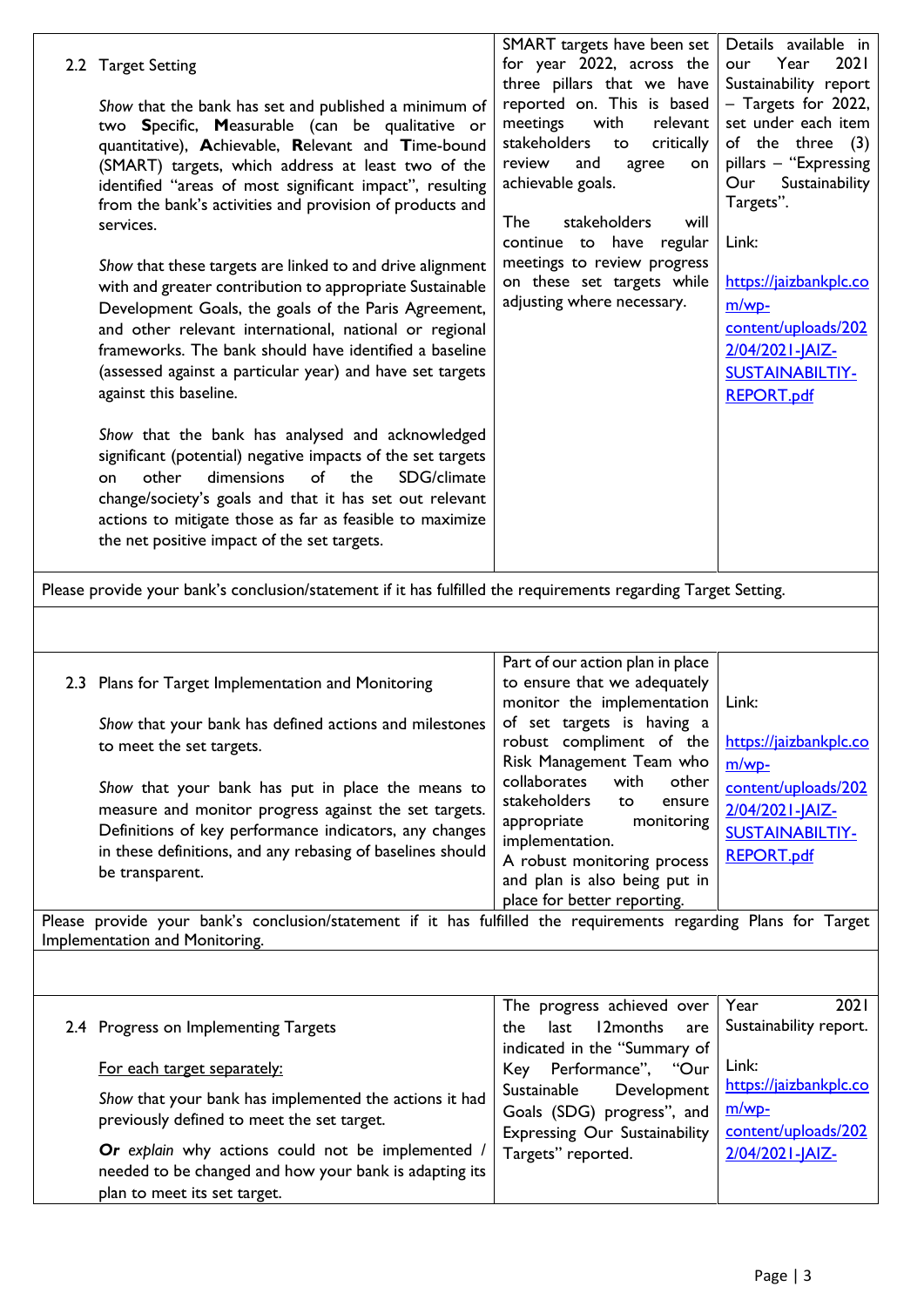| Please provide your bank's conclusion/statement if it has fulfilled the requirements regarding Progress on Implementing                                                                                                                                                                                                                                                                                                                                                                                                                                                                                                                                                                                                                                      |
|--------------------------------------------------------------------------------------------------------------------------------------------------------------------------------------------------------------------------------------------------------------------------------------------------------------------------------------------------------------------------------------------------------------------------------------------------------------------------------------------------------------------------------------------------------------------------------------------------------------------------------------------------------------------------------------------------------------------------------------------------------------|
| We will work responsibly with our clients and our customers to encourage sustainable practices and<br>enable economic activities that create shared prosperity for current and future generations.                                                                                                                                                                                                                                                                                                                                                                                                                                                                                                                                                           |
| Sustainable<br>We have continued to engage<br>Our<br>Development Goals<br>customers,<br>especially<br>promoting financial inclusion<br>(SDGs) Progress and<br><b>Expressing</b><br>through our Jaiz Financial<br>Inclusion Centers (JAFIC) and<br><b>Sustainability Targets</b><br>2021<br>year<br>women<br>to<br>bridge gender inequality in<br>Sustainability report.<br>remote<br>communities of our country<br>Link:<br>of operation. We are equally<br>https://jaizbankplc.co<br>leveraging partnerships to<br>$m/wp$ -<br>sustainable<br>content/uploads/202<br>agriculture, while creating<br>2/04/2021-JAIZ-<br>avenues such as workshops<br><b>SUSTAINABILTIY-</b><br>and seminars programmes to<br><b>REPORT.pdf</b><br>further help our customers |
| Indicated in our<br>engaged<br>and<br>identify<br>"SDGs progress" of<br>and<br>collaborate with companies<br>year<br>2021<br>our<br>(such as Partnering with the<br>Sustainability report.<br>Promotion of Agricultural<br>Agri-Based<br>Link:<br>Enterprises in Rural Areas -<br>Nigeria Project- AgFin, a GIZ<br>https://jaizbankplc.co<br>$m/wp$ -<br>funded project to support<br>Small Holder Farmers (SHFs),<br>content/uploads/202<br>reduce poverty level, reduce<br>2/04/2021-JAIZ-<br><b>SUSTAINABILTIY-</b><br>promote<br><b>REPORT.pdf</b>                                                                                                                                                                                                       |
| We will proactively and responsibly consult, engage and partner with relevant stakeholders to achieve                                                                                                                                                                                                                                                                                                                                                                                                                                                                                                                                                                                                                                                        |

**We will proactively and responsibly consult, engage and partner with relevant stakeholders to achieve society's goals.**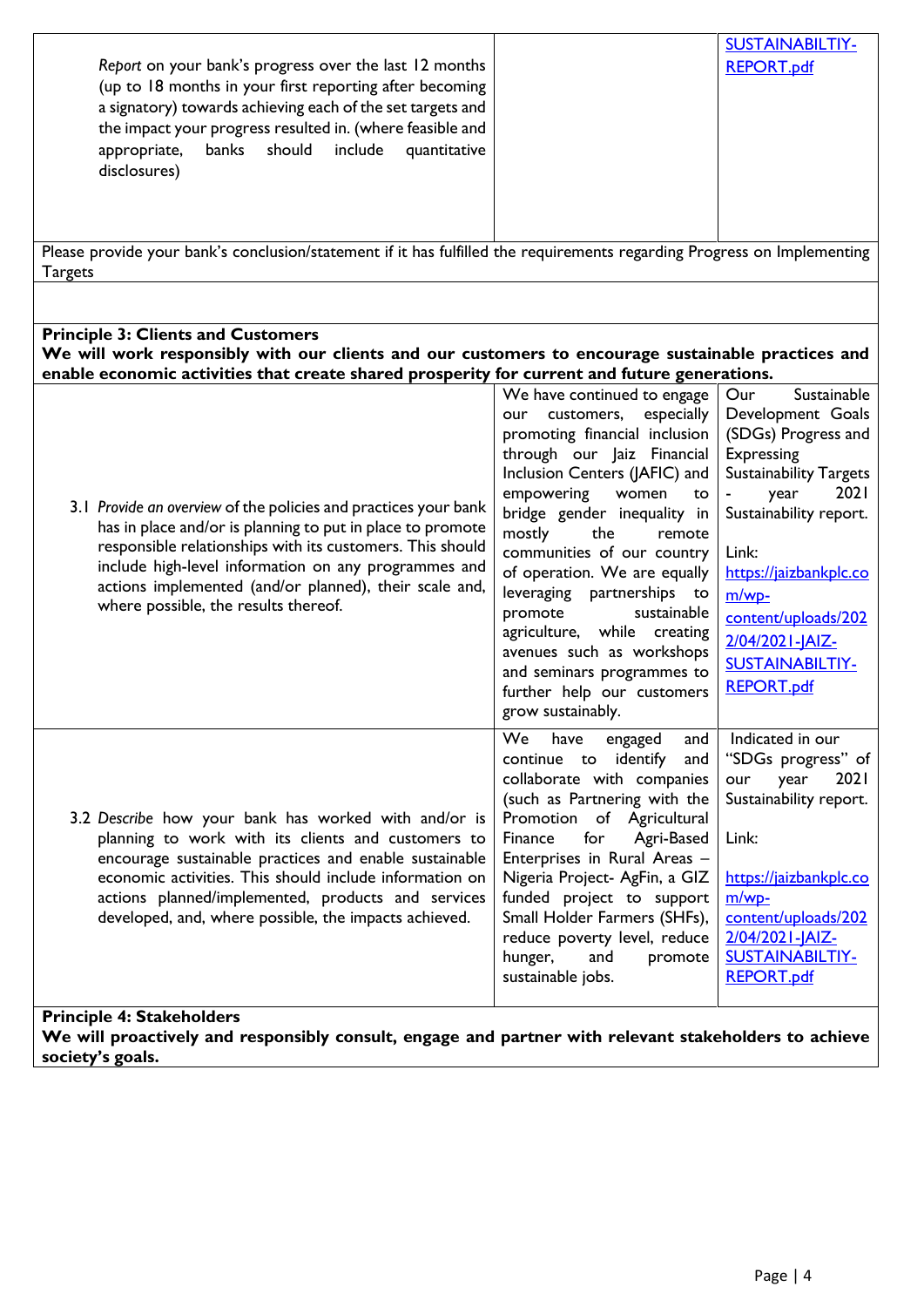| 4.1 Describe which stakeholders (or groups/types of<br>stakeholders) your bank has consulted, engaged,<br>collaborated or partnered with for the purpose of<br>implementing these Principles and improving your bank's<br>impacts. This should include a high-level overview of how<br>your bank has identified relevant stakeholders and what<br>issues were addressed/results achieved.<br>Principle 5: Governance & Culture | Continuous consultation and<br>collaboration<br>with<br>our<br>regulatory authorities<br>(e.g.<br>the CBN on<br>Sustainable<br>Banking Practices) and other<br>areas, the local communities,<br>including<br>internal<br>stakeholders such as other<br>financial<br>institutions,<br>to<br>ensure that we collectively<br>achieve our set goals.                                                                                                           | Indicated<br>the<br>in<br>"Stakeholder<br>Engagement" of our<br>2021<br>year<br>Sustainability report.<br>Link:<br>https://jaizbankplc.co<br>$m/wp$ -<br>content/uploads/202<br>2/04/2021-JAIZ-<br><b>SUSTAINABILTIY-</b><br><b>REPORT.pdf</b>                                             |
|--------------------------------------------------------------------------------------------------------------------------------------------------------------------------------------------------------------------------------------------------------------------------------------------------------------------------------------------------------------------------------------------------------------------------------|------------------------------------------------------------------------------------------------------------------------------------------------------------------------------------------------------------------------------------------------------------------------------------------------------------------------------------------------------------------------------------------------------------------------------------------------------------|--------------------------------------------------------------------------------------------------------------------------------------------------------------------------------------------------------------------------------------------------------------------------------------------|
| We will implement our commitment to these Principles through effective governance and a culture of<br>responsible banking                                                                                                                                                                                                                                                                                                      |                                                                                                                                                                                                                                                                                                                                                                                                                                                            |                                                                                                                                                                                                                                                                                            |
| 5.1 Describe the relevant governance structures, policies and<br>procedures your bank has in place/is planning to put in<br>place to manage significant positive and negative<br>(potential) impacts and support effective implementation<br>of the Principles.                                                                                                                                                                | We<br>place<br>have<br>put<br>$\mathsf{in}$<br>governance structure from<br>top executives to sustainable<br>champions to drive the<br>implementation and ensure<br>we achieve the set targets in<br>the implementation of the<br>Principles for<br>Responsible<br>Banking,<br>and<br>the Bank's<br>Sustainability Practices as a<br>whole                                                                                                                 | Indicated<br>the<br>in<br>"Sustainability<br>Governance<br>Structure" of our<br>2021<br>year<br>Sustainability report.<br>Link:<br>https://jaizbankplc.co<br>$m/wp$ -<br>content/uploads/202<br>2/04/2021-JAIZ-<br><b>SUSTAINABILTIY-</b><br>REPORT.pdf                                    |
| 5.2 Describe the initiatives and measures your bank has<br>implemented or is planning to implement to foster a<br>culture of responsible banking among its employees. This<br>should include a high-level overview of capacity building,<br>inclusion in remuneration structures and performance<br>management and leadership communication, amongst<br>others.                                                                | We have continued to build<br>capacity across various levels<br>from<br><b>Executive</b><br>top<br>Management<br>every<br>to<br>employee<br>board,<br>across<br>working<br>with<br>Human<br>Resources and our external<br><b>ESG Consultants.</b><br>We also continue to engage<br>Corporate<br>our<br><b>Communications Department</b><br>to ensure contact awareness<br>created<br>around<br>the<br>are<br>Principles that the Bank has<br>signed on to. | Indicated<br>the<br>in<br>"SDG Progress", and<br>'Expressing<br>our<br>Sustainability<br>Targets" of our year<br>Sustainability<br>2021<br>report.<br>Link:<br>https://jaizbankplc.co<br>$m/wp$ -<br>content/uploads/202<br>2/04/2021-JAIZ-<br><b>SUSTAINABILTIY-</b><br><b>REPORT.pdf</b> |
| Implementation of the<br>5.3 Governance Structure for<br><b>Principles</b><br>Show that your bank has a governance structure in place<br>for the implementation of the PRB, including:<br>a) target-setting and actions to achieve targets set<br>b) remedial action in the event of targets or milestones<br>not being achieved or unexpected negative impacts being<br>detected.                                             | Our governance structure for<br>the implementation of the<br>PRB, and the targets sets are<br>indicated<br>in<br>our<br>year<br>2021 Sustainability report.                                                                                                                                                                                                                                                                                                | Indicated<br>the<br>in<br>"Sustainability<br>Governance<br>Structure"<br>and<br>"Expressing<br>our<br>Sustainability<br>Targets"<br>Link:                                                                                                                                                  |